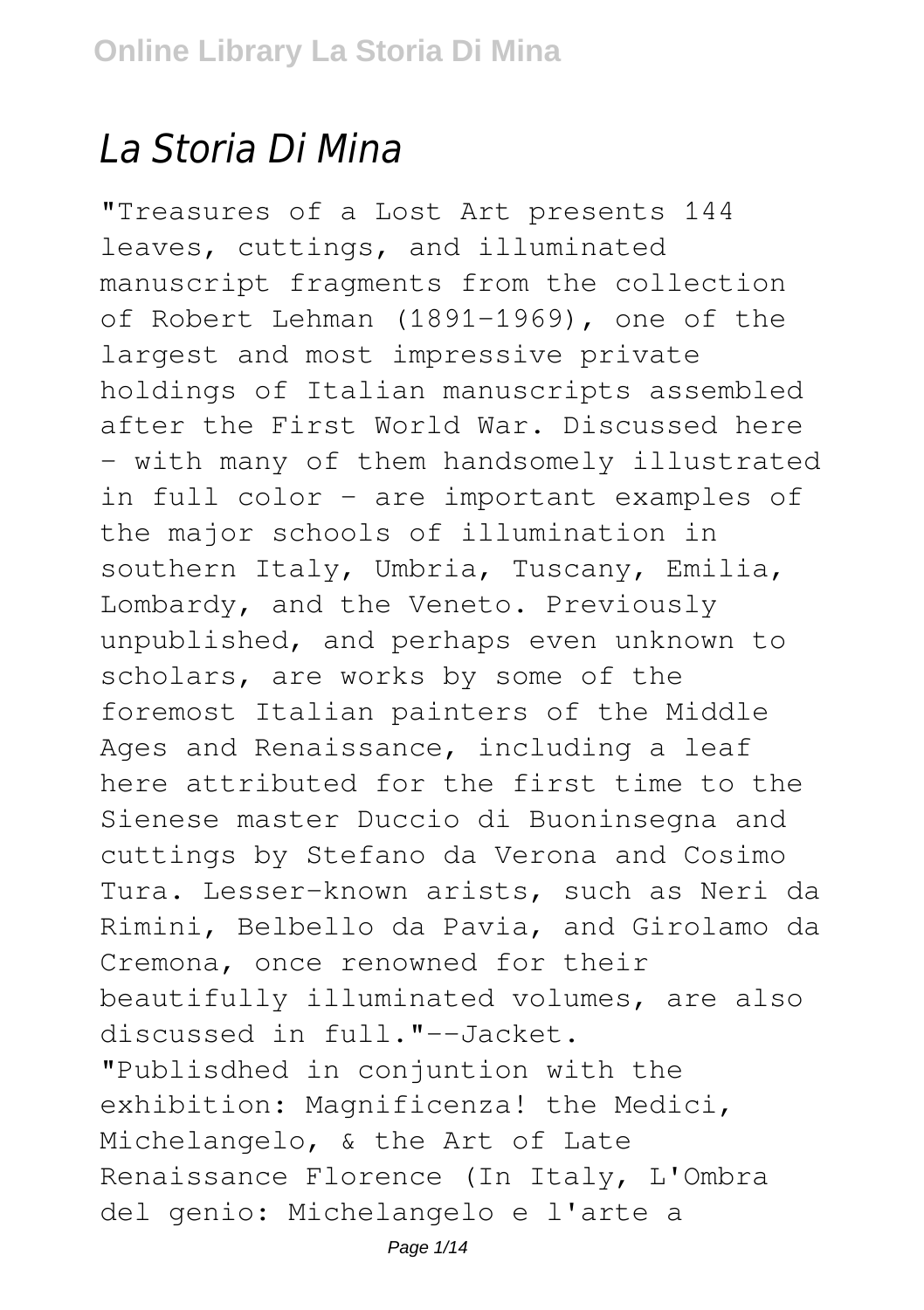## **Online Library La Storia Di Mina**

Firenze, 1538-1631) ..."--Title page verso.

This volume is intended to be the first in a series that will focus on the origin of script and the boundaries of non-scribal communication media in proto-literate and literate societies of the ancient Aegean. Over the last 30 years, the domain of scribes and bureaucrats has become much better known. Our goal now is to reach below the élite and scribal levels to interface with non-scribal operations conducted by people of the 'middling' sort. Who made these marks and to what purpose? Did they serve private or (semi-) official roles in Bronze Age Aegean society? The comparative study of such practices in the contemporary East (Cyprus, Anatolia, the Levant, and Egypt) can shed light on sub-elite activities in the Aegean and also provide evidence for cultural and economic exchange networks. Revaluing Renaissance Art The Medici, Michelangelo, & the Art of Late Renaissance Florence Costantino Beltrami Da Bergamo Military Geoscience: A Multifaceted Approach to the Study of Warfare Della Storia Di Genova This volume presents a selection of papers from the 13th International Conference on Military Geosciences Page 2/14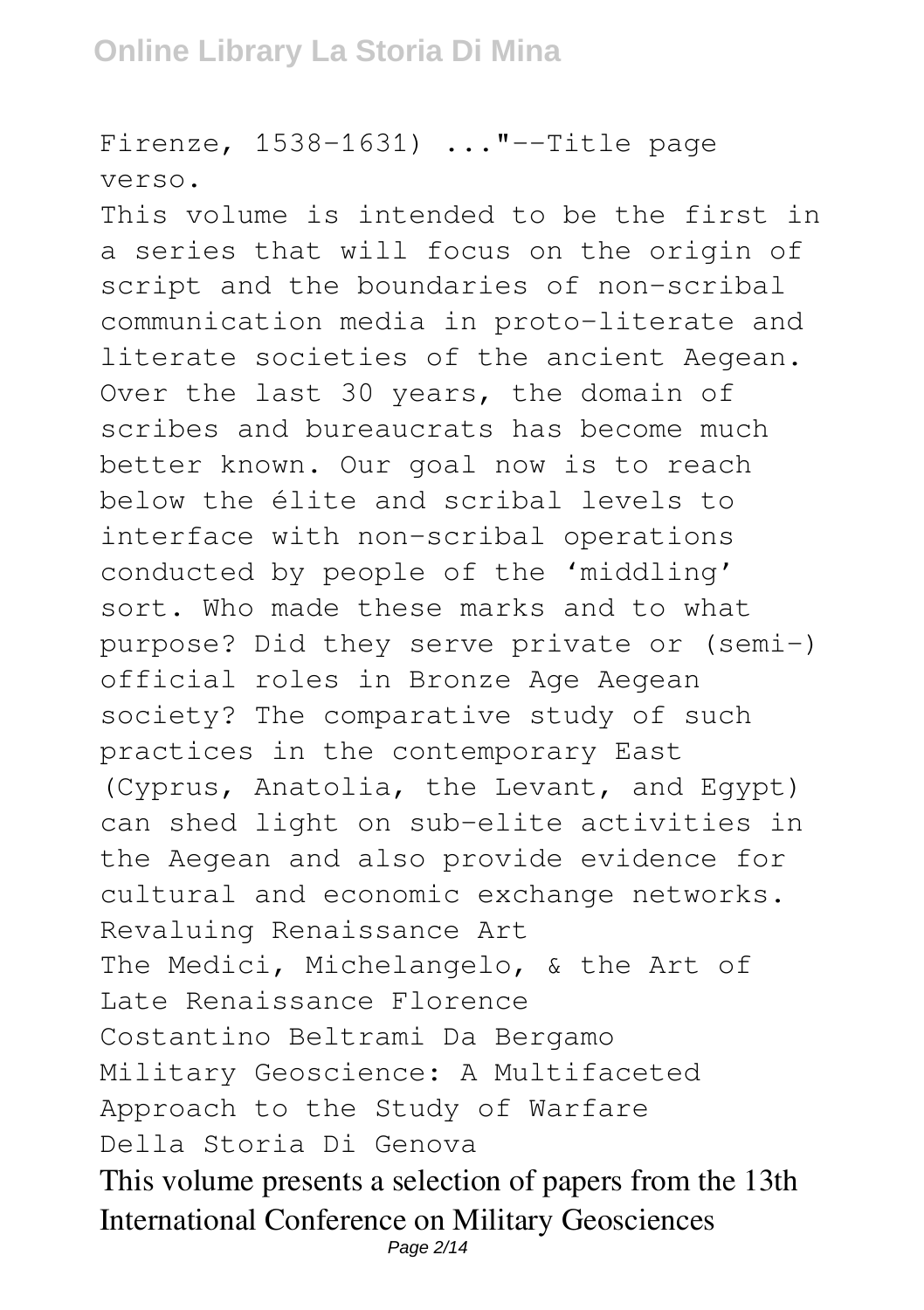(ICMG), held 24-28 June 2019 in Padua, Italy. It covers a wide range of subjects within the confines of military geoscience written by scientists with a variety of different backgrounds from many countries throughout the world. Many of the papers focus on subjects related to Italy and World War I, but additional subject areas include international perspectives in the military geosciences, international security, geospatial intelligence and remote sensing, subterranean and underground warfare, analyses of historical battlefields and fortifications, and military archaeology. The book will be of interest to academics (e.g., military historians, military archaeologists, military geographers and geologists), applied geoscientists (e.g., engineering geologists and geologists working in other areas of applied geology), professional geoscientists, and those with a general interest in military geoscience and history.

«I libri di David Almond sono creature selvagge che ti scuotono nel profondo e che sfuggono ai soliti paradigmi della letteratura per ragazzi. Come tutta la grande letteratura, sono inclassificabili. THE GUARDIAN» «Un maestro, una voce emozionante e inconfondibile nella prosa moderna. NICK HORNBY» «Non c'è davvero nessun altro come Almond tra gli scrittori contemporanei, per adulti o per ragazzi che siano. THE TIMES» 'NON SONO CHE UN BAMBINO. COM'È POSSIBILE CHE IO SIA IN GUERRA?' È il 1918 e la guerra è ovunque. Il papà di John è lontano, a combattere in Francia insieme a milioni di altri papà. La sua mamma lavora nella fabbrica Page 3/14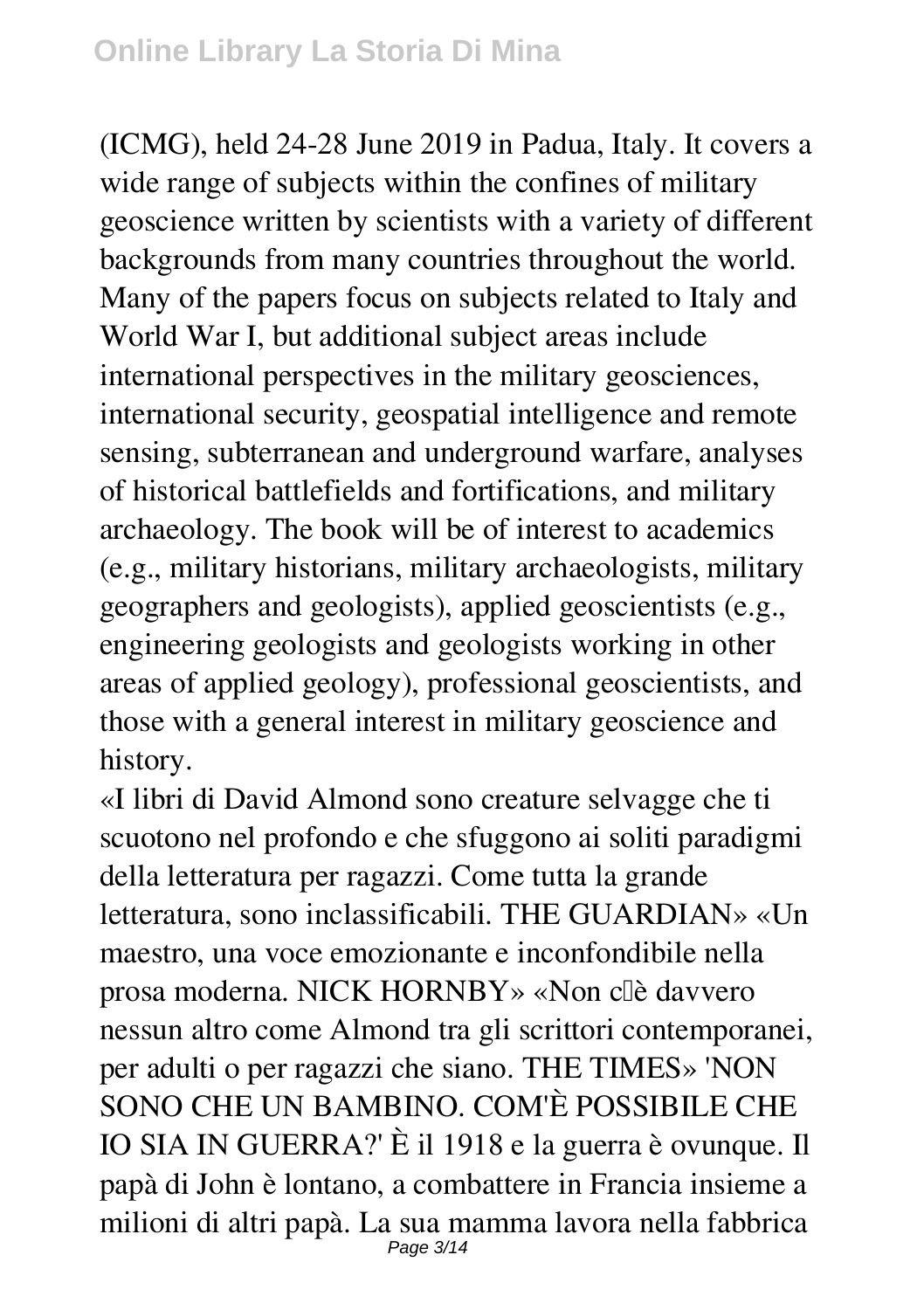d'armi più grande del mondo, che non ne vuol sapere di rimanere chiusa nemmeno per un'ora, nemmeno di notte. E continua a crescere, crescere, crescere... A scuola, l'arcigno preside McTavish non fa che ripetere che tutti, adulti e bambini, sono coinvolti nella lotta per sconfiggere il malvagio nemico tedesco, e ogni volta John si pone la stessa domanda: 'Quando finirà?' Ma un giorno, nei boschi alla periferia della città, come in un sogno vede apparire Jan, un bambino tedesco che è proprio come lui: stessa età, stessa altezza e, sospetta John, stessa voglia di lasciarsi quella guerra alle spalle per incontrarsi, finalmente, e spargere insieme i semi della pace. Un racconto vivido e potente sul coraggio di sognare un mondo migliore, da uno dei più grandi scrittori per ragazzi di sempre.

'Se bastasse una bella canzone...', cantava Eros negli anni '90 augurandosi che tre minuti di parole e musica potessero cambiare il corso delle cose. Dei tanti mutamenti nella nostra società le canzoni hanno rappresentato il pilastro centrale perché, come spesso si dice, non avranno magari cambiato il mondo ma hanno certamente contribuito a renderlo un luogo migliore. Facendo lo stesso sulle nostre esistenze perché, cosa altresì non contestabile, esse sono state in un modo o nell'altro la colonna sonora delle nostre vite. E continuano a esserlo se crediamo, come diceva Fabrizio De André, che 'una canzone è come una vecchia fidanzata con cui passeresti ancora volentieri buona parte della vital. Questo volume racconta, in modo accattivante e fruibile, oltre un Page 4/14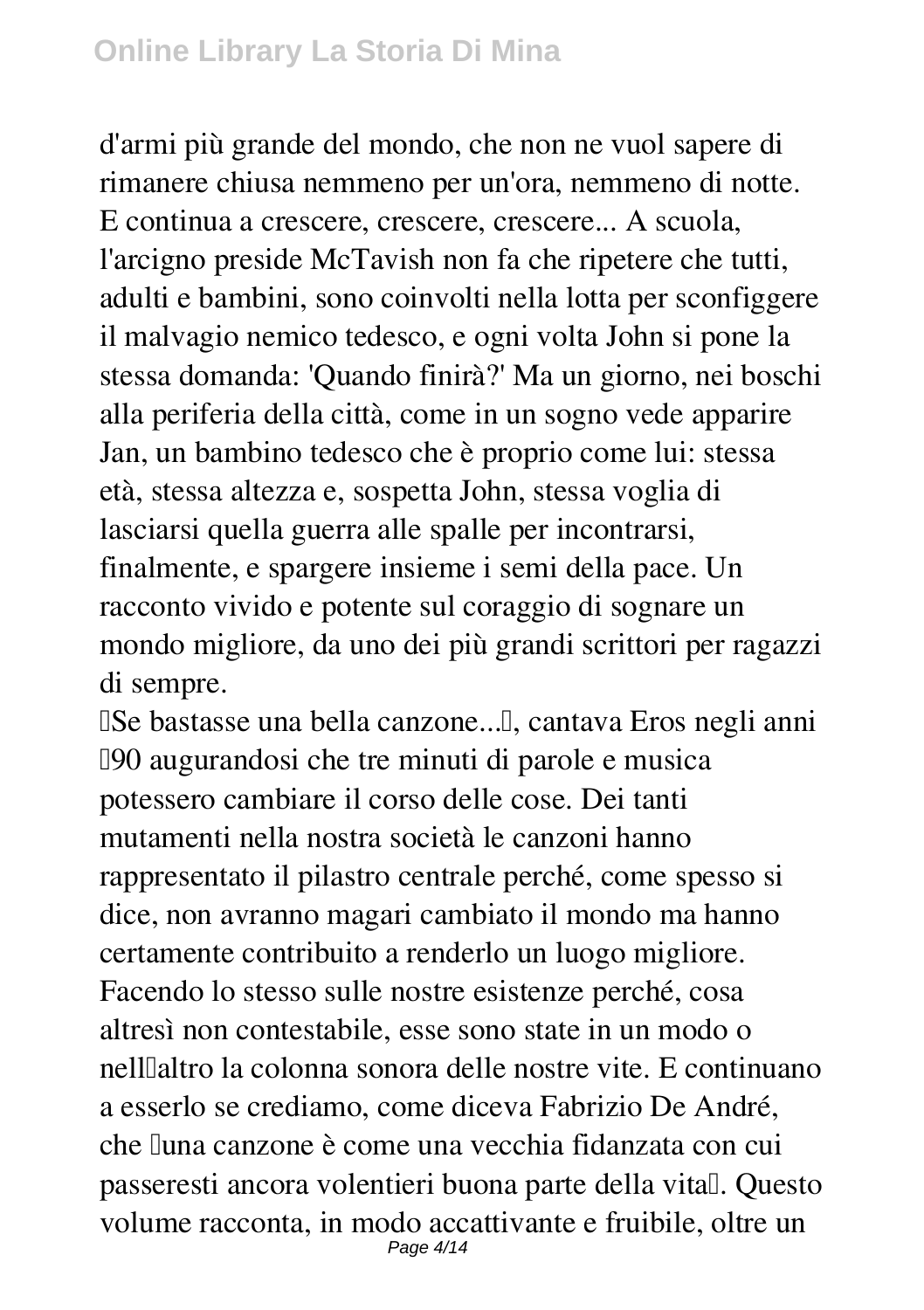secolo di canzone italiana, dalle origini di quella napoletana classica sino ai giorni nostri ponendo l'accento sull'importanza degli ambienti sociali che l'hanno via via ispirata, per aiutarci a comprendere che in certi casi anche llanalisi di una forma dlarte lminorell può sovrapporsi o addirittura sostituirsi a quella illustrata dai libri di storia. La canzone è arte, e dunque tramanda modi di essere e di dire non più manipolabili, in quanto espressione genuina del costume di unllepoca.

Storia del tumulto di Napoli [ed. by F. Cameroni].

Waterborne Pageants and Festivities in the Renaissance La guerra è finita

The Man Who Became Caravaggio

## La storia di MinaSalani

There's an empty notebook lying on the table in the moonlight. It's been there for an age. I keep on saying that I'll write a journal. So I'll start right here, right now. I open the book and write the very first words: My name is Mina and I love the night. Then what shall I write? I can't just write that this happened then this happened then this happened to boring infinitum. I'll let my journal grow just like the mind does, just like a tree or a beast does, just like life does. Why should a book tell a tale in a dull straight line? And so Mina writes and writes in her notebook, and here is her journal, Mina's life in Mina's own words: her stories and dreams, experiences and thoughts, her scribblings and nonsense, poems and songs. Her vivid account of her vivid life. In this stunning book, David Almond revisits Mina before she has met Michael, before she has met Skellig. Shortlisted for the 2012 Carnegie Medal. Case studies of private art collections recorded during the sixteenth and early seventeenth centuries in Mantua. This work seeks to show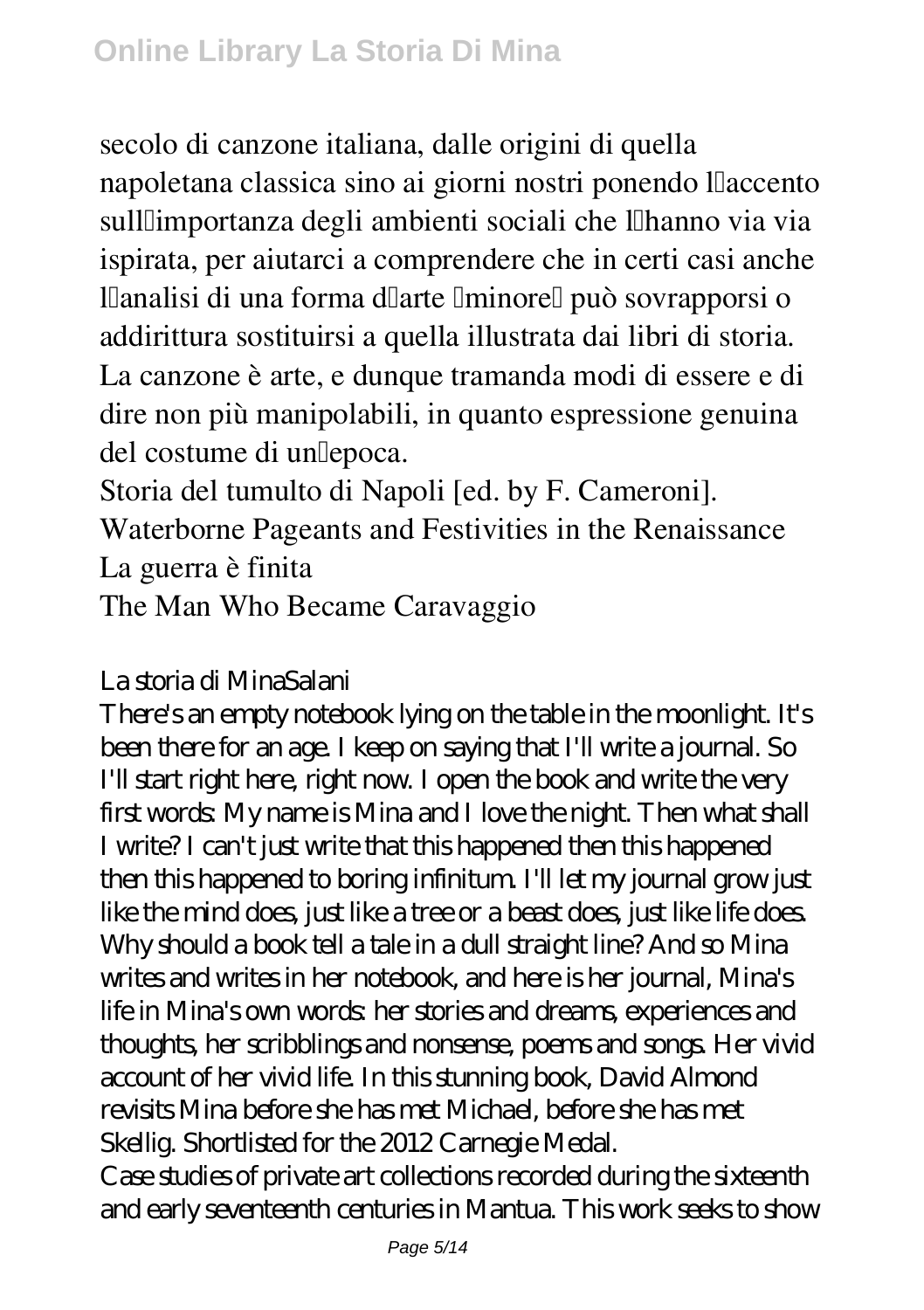how the collectors' taste changed during this period and how these changes are reflected in the collections' display, and also seeks to contribute to the understanding of the original context of works of art in sixteenth and early seventeenth century private houses in a courtly city.

The Creation of Eve and Renaissance Naturalism ENCICLOPEDIA ECONOMICA ACCOMODATA ALL' INTELLIGENZA

Practice and Theory in the Italian Renaissance Workshop Documenti inediti risguardanti la storia della Valsassina e delle terre limitrofe ... Raccolti, annotati e pubblicati dall' ingegnere G. Arrigoni. vol. 1. fasc. 1-3

Storia della rivoluzione lombarda del 1848 ... Edizione seconda Depicting the Creation of Woman presented a special problem for Renaissance artists. The medieval iconography of Eve rising halfformed from Adam's side was hardly compatible with their commitment to the naturalistic representation of the human figure. At the same time, the story of God constructing the first woman from a rib did not offer the kind of dignified, affective pictorial narrative that artists, patrons, and the public prized. Jack M. Greenstein takes this artistic problem as the point of departure for an iconographic study of this central theme of Christian culture. His book shows how the meaning changed along with the form when Lorenzo Ghiberti, Andrea Pisano, and other Italian sculptors of the fourteenth and fifteenth centuries revised the traditional composition to accommodate a naturalistically depicted Eve. At stake, Greenstein argues, is the role of the artist and the power of image-making in reshaping Renaissance culture and religious thought.

In July, 2011, the International Association for Assyriology met in Rome, Italy, for 5 days to deliver and listen to papers on the theme "Tradition and Innovation in the Ancient Near East". This volume, the proceedings of the conference, contains more than 40 of the papers read at the 57th annual Rencontre, including 3 plenary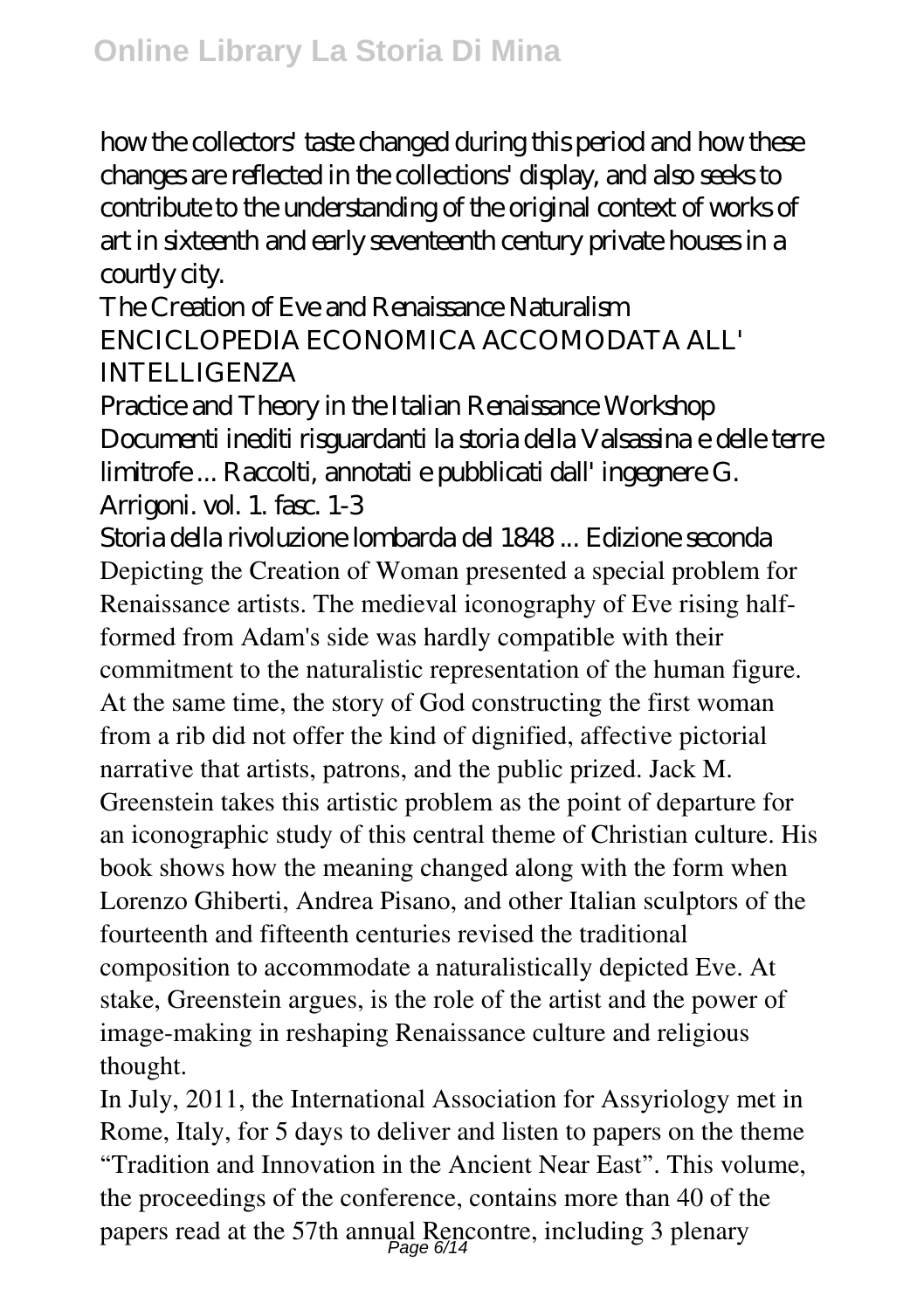lectures/papers, many papers directly connected with the theme, as well as a workshop on parents and children. The papers covered every period of Mesopotamian history, from the third millennium through the end of the first millennium B.C.E. The attendees were warmly hosted by faculty and students from the Università di Roma "La Sapienza".

Shedding new light on the relatively unknown art of the Wittelsbach dukes's sixteenth-century court, The Court Art of Friedrich Sustris represents the first monograph to focus on this Italian-trained Netherlandish artist. The volume incorporates original archival material, including letters and payment records into the analysis of Sustris's many projects that ranged from large fresco cycles to intimate luxury and devotional objects. Duke Wilhelm V of Bavaria transformed Munich into a vital cultural crossroads between northern Europe and Italy. As Wilhelm's court artist and artistic director, Friedrich Sustris created a unified vision that broadcast Bavarian magnificence to princely courts across Europe. Although much of Sustris's work is lost, the remaining body of his drawings provides a unique window onto the reception of drawings by early modern elites within the context of their collecting practices.

Notizie E Lettere

La storia romana di Tito Livio

Essays in Honour of J.R. Mulryne

El Yèmen, tre anni nell'Arabia felice: escursioni fatte del settembre 1877 al marzo 1880

My Name is Mina

*As the first book-length study of waterborne festivities in Renaissance and early modern Europe, this collection of essays draws on a rich array of sources, many previously un-researched, to explore aspects of scenography, choreography, music, fashion, painting, sculpture, architecture, stage-and personnel-management and urban planning as evinced in spectacles staged on water. Bodies of* Page 7/14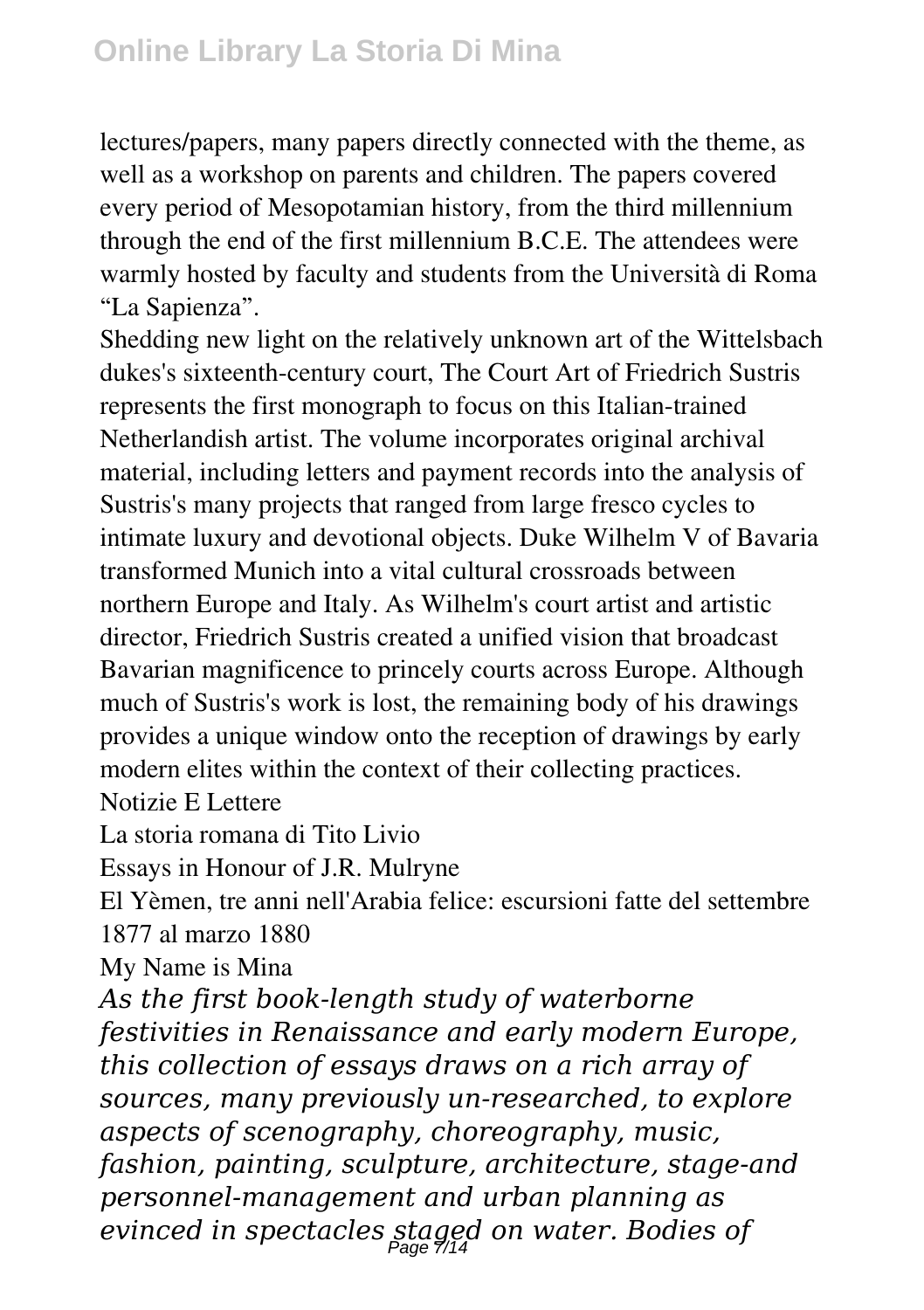*water in all their variety are explored here: seas, rivers, fountains, lakes and canals and flooded improvised locations within or adjacent to great buildings all provided stages for elaborate and costly performances, utilising the particular qualities of water to reflect light and distort sound. The volume encompasses festivals marking a wide range of occasions from the election of civic officials, the welcome of a monarch, an investiture or coronation, to ambassadorial visits or the arrival of a royal or ducal bride or bridegroom. Often taking the form of re-enactments of naval battles or legendary seaborne quests, these festivals seek to buttress civic and national pride, make claims to mastery over the sea and landscape, and explore the imaginative as well as practical life of performance space which has been a hallmark of the research and publication of this volume's honorand, J.R. (Ronnie) Mulryne. From master storyteller David Almond comes a gripping, exquisitely written novel about a hiddenaway child who emerges into a broken world. Billy Dean is a secret child. He has a beautiful young mother and a father who arrives at night carrying the scents of candles and incense and cigarettes. Birds fly to his window. Mice run out from his walls. His world is a carpet, a bed, pictures of the holy island, and a single locked door. His father fills his mind and his dreams with mysterious tales and memories and dreadful warnings. But then his father disappears, and Billy's mother brings him out into the world at last. He learns the horrifying story of what was saved and what was destroyed on the day he was born, the day the bombers came to Blinkbonny. The kind butcher, Mr. McCaufrey, and the medium, Missus* Page 8/14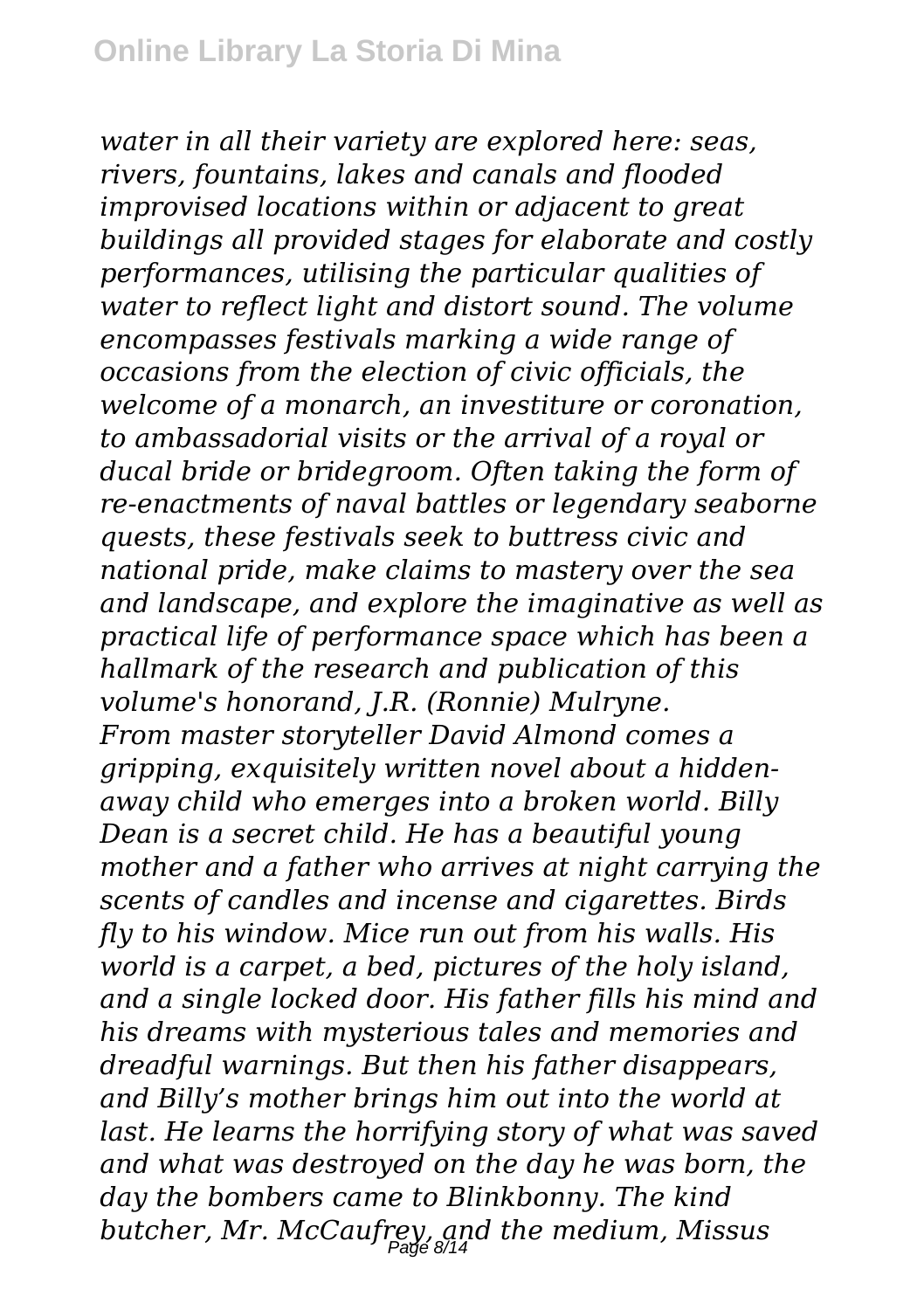*Malone, are waiting for him. He becomes The Angel Child, one who can heal the living, contact the dead, bring comfort to a troubled world. But there is one figure who is beyond healing, who comes looking for Billy himself — and is determined on a kind of reckoning.*

*The wild persona of the late sixteenth century artist, who captured the dark, violent spirit of his age better than any of his comtemporaries, is welldocumented in this biography by the author of Midnight in Sicily. La storia di Mina*

*Italian reading course*

*Licenziami la Vita*

*Treasures of a Lost Art*

*Breve prospetto della Storia universale per servire all'intelligenza del Torrente dei Tempi. Opera originale Tedesca tradotta, ampliata e ridotta a completo compendio di Storia sino all'anno 1844* This volume investigates the ways in which Italian women writers, filmmakers, and performers have represented female identity across genres from the immediate post-World War II period to the turn of the twenty-first century. Considering genres such as prose, poetry, drama, and film, these essays examine the vision of female agency and selfactualization arising from women artists' critique of female identity. This dual approach reveals unique interpretations of womanhood in Italy spanning more than fifty years, while also providing a deep investigation of the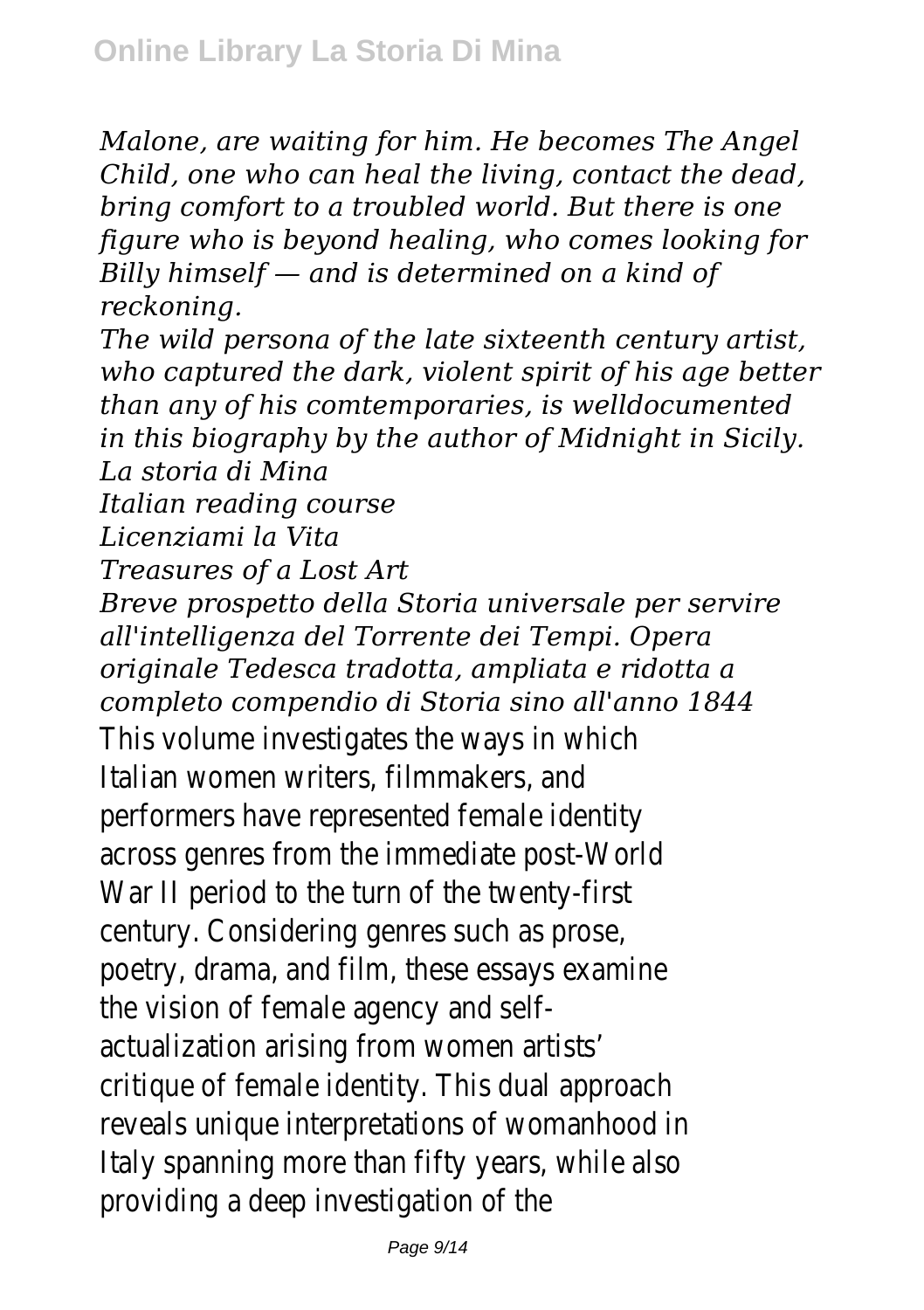manipulation of canvases historically centered on the male subject. With its unique coupling of generic and thematic concerns, the volume contributes to the ever expanding female artistic legacy, and to our understanding of postwar Italian women's evolving relationship to the narration of history, gender roles, and these artists' use and revision of generic convention to communicate their vision.

Mina la stramba, Mina indisciplinata, Mina la pazza. Mina coraggiosa, meravigliosa Mina, Mina ribelle. Di certo Mina non si può etichettare. Se ne sta sul suo albero a osservare gli uccelli, il mondo e la straordinaria vita che scorre sotto le sue gambe a penzoloni. Sa che non potrà stare per sempre lassù, che prima o poi dovrà scendere, tornare a scuola, farsi qualche amico, accettare che il suo papà sia in un luogo da cui non si può fare ritorno. Ma intanto, dall'alto del suo rifugio, Mina riflette: sui misteri del Tempo, sulla vita, sul dolore della perdita, su Dio e... sugli strudelini ai fichi! Tutto finisce nel suo diario, che è proprio questo qui, che avete fra le mani. Ma attenzione, bisogna essere pronti a incontrare Mina, bisogna essere disposti a guardare dritto nel Sole, o nella Luna, pronti a sentirsi indifesi e insieme coraggiosi, e soprattutto pronti ad accettare «la bellissima bellezza del mondo», anche quando tutto intorno Page 10/14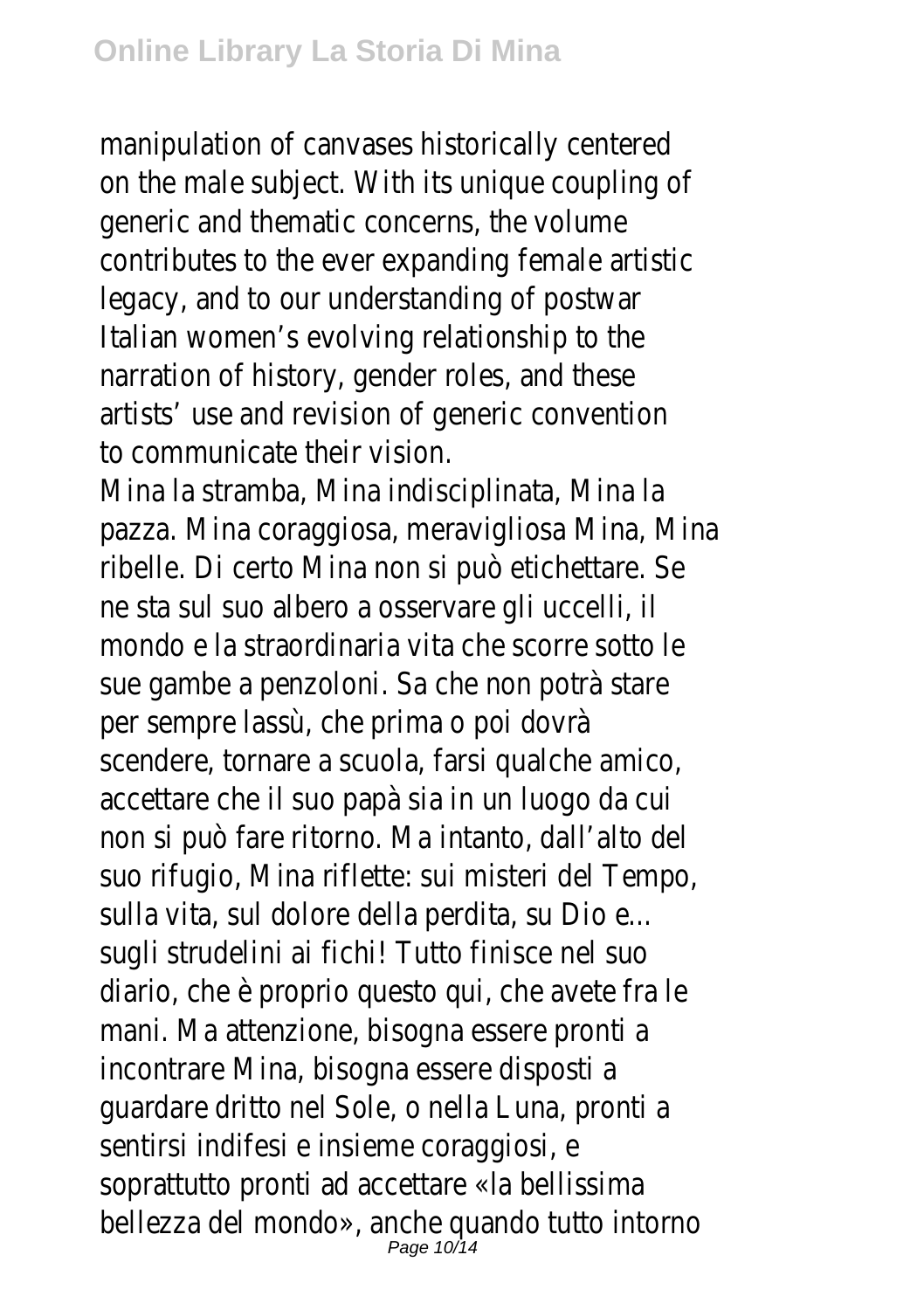a noi sembra volerla oscurare.

This volume offers unparalleled coverage of all aspects of art and architecture from medieval Western Europe, from the 6th century to the early 16th century. Drawing upon the expansive scholarship in the celebrated 'Grove Dictionary of Art' and adding hundreds of new entries, it offers students, researchers and the general public a reliable, up-to-date, and convenient resource covering this field of major importance in the development of Western history and international art and architecture.

Writing and Performing Female Identity in Italian **Culture** 

Private Collectors in Mantua, 1500-1630 Storia della monarchia di Savoia

Visual Theology and Artistic Invention

Proceedings of the 57th Rencontre

Assyriologique International at Rome, 4-8 July 2011

Immobilizzato da anni nel suo letto, incapace di respirare se non grazie a una macchina, nell'autunno 2006 Piergiorgio Welby - malato di distrofia muscolare progressiva - rende pubblica con un appello diretto al presidente della Repubblica la sua richiesta di essere lasciato morire. Il dottor Mario Riccio, anestesista di Cremona, si assume la responsabilità di fare come Welby chiede: dopo averlo sedato, lo distacca dal respiratore artificiale che lo tiene in vita. Questo è il Page 11/14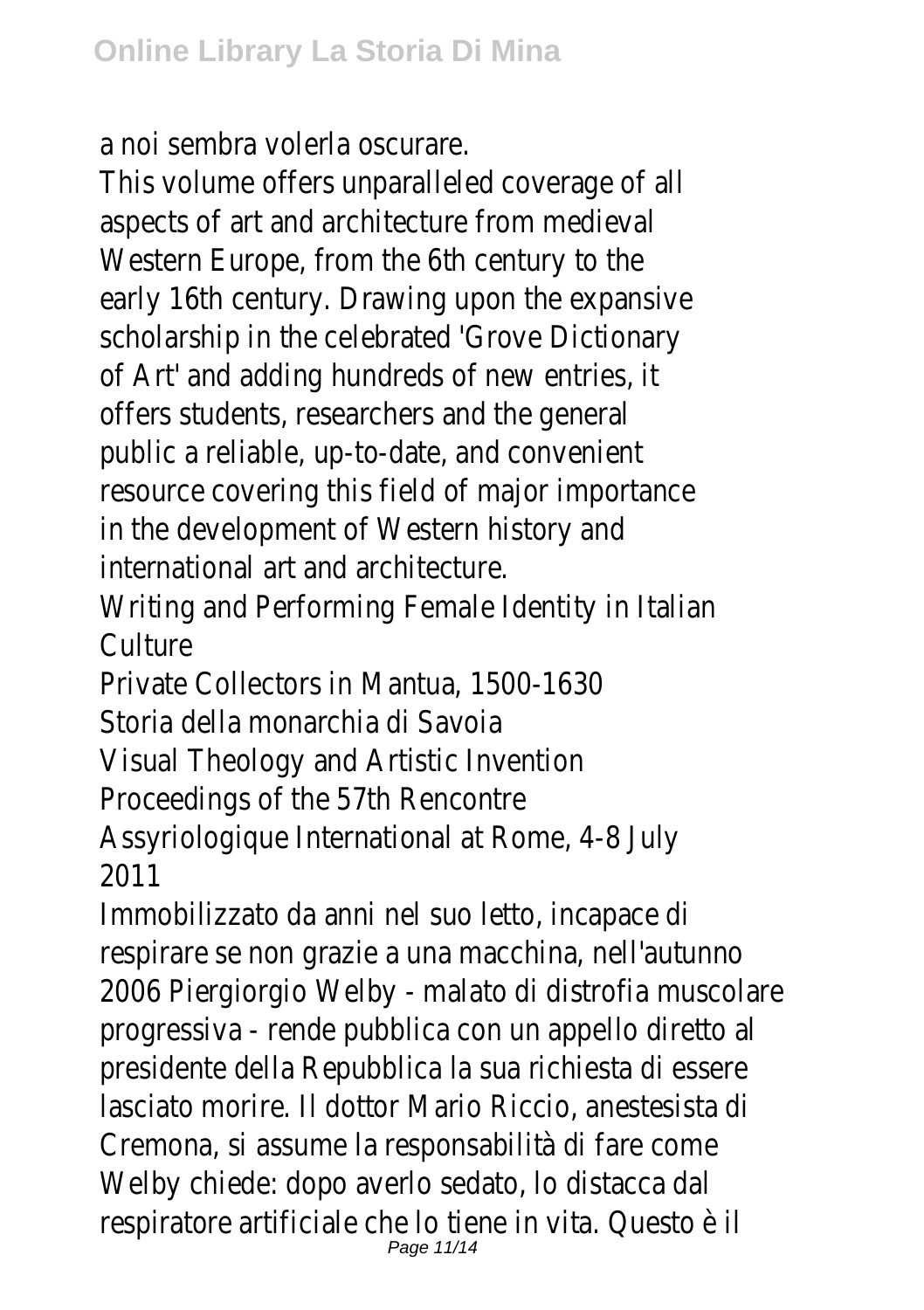diario che Riccio ha tenuto durante i giorni della morte di Welby, nel dicembre 2006, e poi nei mesi successivi; è il suo punto di vista non solo sulla vicenda strettamente "medica", ma anche sull'aspro confronto che si è sviluppato in Italia fin dall'appello di Welby; ed è il resoconto dell'iter processuale cui Riccio è stato sottoposto, fino alla sentenza di proscioglimento. Un libro contro la confusione dolosa che boicotta la discussione sui temi di fine vita. "Riccio ci dà una lezione di moralità professionale, che in primo luogo consiste nell'assumere fino in fondo le proprie responsabilità di fronte al vero protagonista della vicenda, la persona che chiede collaborazione per poter continuare a governare la propria vita in una condizione di libertà ormai preclusa dalla situazione del corpo." dalla Prefazione di Stefano Rodotà.

The beautiful and haunting novel that launched David Almond as one of the best children's writers of today When a move to a new house coincides with his baby sister's illness, Michael's world seems suddenly lonely and uncertain. Then, one Sunday afternoon, he stumbles into the old, ramshackle garage of his new home, and finds something magical. A strange creature part owl, part angel, a being who needs Michael's help if he is to survive. With his new friend Mina, Michael nourishes Skellig back to health, while his baby sister languishes in the hospital. But Skellig is far more than he at first appears, and as he helps Michael breathe life into his tiny sister, Michael's world changes for ever . . . Page 12/14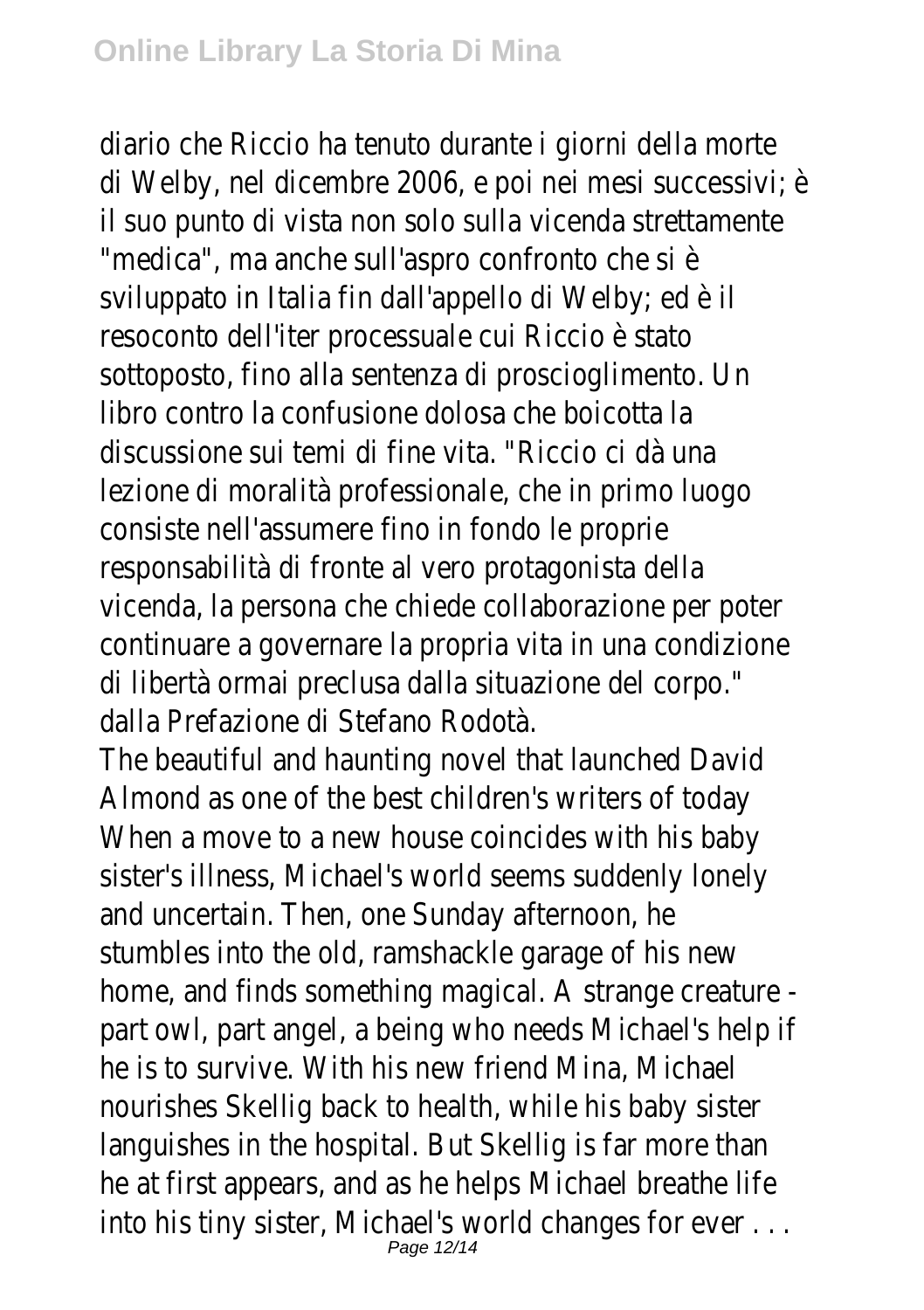Skellig won the Carnegie Medal and the Whitbread Children's Book Award and is now a major Sky1 feature film, starring Tim Roth and John Simm. David Almond is also winner of the 2010 Hans Christian Andersen award. Powerful and moving - The Guardian This newly jacketed edition celebrates 15 years of this multi-awardwinning novel.

Verrocchio worked in an extraordinarily wide array of media and used unusual practices of making to express ideas.

Tradition and Innovation in the Ancient Near East M

Verrocchio and the Epistemology of Making Art The Grove Encyclopedia of Medieval Art and

Architecture

Italian Manuscript Painting of the Middle Ages and **Renaissance** 

*This title was first published in 2000: Michelangelo gave his painting of "Leda and the Swan" to an apprentice rather than hand it over to the emissary of the Duke of Ferrar, who had commissioned it. He was apparently disgusted by the failure of the emissary - who was probably more used to buying pigs than discussing art - to accord the picture and the artist the value they deserved. Any discussion of works of art and material culture implicitly assigns them a set of values. Whether these values be monetary, cultural or religious, they tend to constrict the ways in which such works can be discussed. The variety of potential forms of valuation becomes* Page 13/14